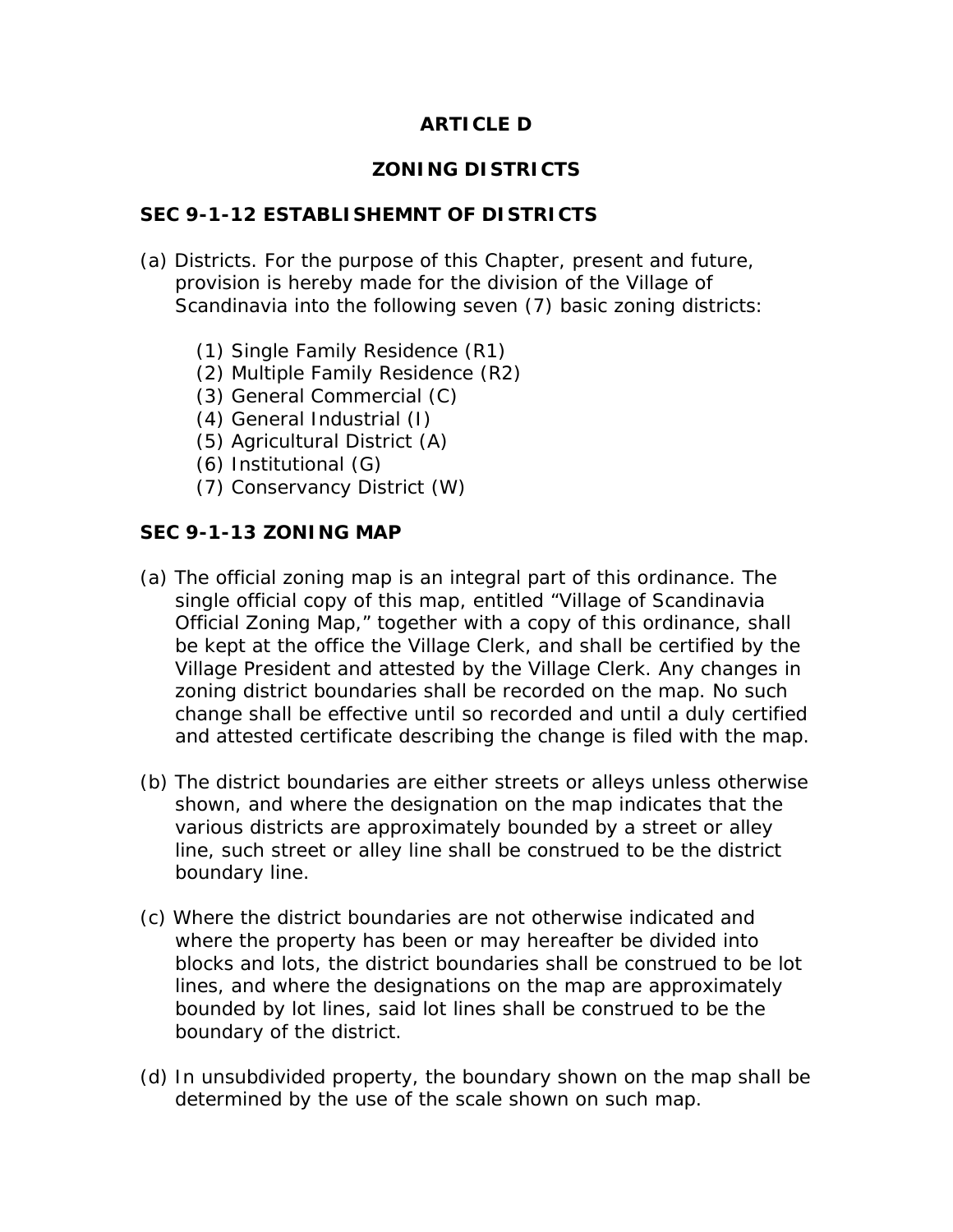## **SEC. 9-1-14 R1 SINGLE-FAMILY RESIDENTIAL DISTRICT**

- (a) The R1 District is intended to provide a quiet, pleasant and relatively spacious living area protected from traffic hazards and intrusions of incompatible land uses. In addition to the lot and parking standards, the following requirements shall apply:
	- 1. One private garage, attached or detached, for the storage of not more than three motor-driven vehicles shall be permitted.
	- 2**.** One accessory building shall be permitted. A detached garage and an accessory building shall not occupy more than thirty (30) percent of the required area for the rear yard. Accessory buildings shall not be permitted in the front yard*.*
	- 3. No accessory building or garage shall be constructed on any lot prior to the time of construction of a principal building to which it is accessory.
- (b) Refer to Article F for permitted and conditional uses

| (c) Single and Two-Family Dwelling Standards |  |  |  |  |  |  |  |
|----------------------------------------------|--|--|--|--|--|--|--|
|----------------------------------------------|--|--|--|--|--|--|--|

|                                 | <b>One Family</b>     | <b>Two Family</b> |
|---------------------------------|-----------------------|-------------------|
| Maximum Building Height         | 35 ft                 | Same              |
| Minimum Side Yard               |                       |                   |
| <b>Principal Buildings</b>      | 8 ft min-total 20 ft  | Same              |
| <b>Accessory Buildings</b>      | 3 ft min on each side |                   |
| Minimum Front Yard Setback      | 25 ft                 | Same              |
| Minimum Rear Yard Setback:      |                       |                   |
| <b>Principal Buildings</b>      | $25$ ft               | Same              |
| <b>Accessory Buildings</b>      | 8 ft                  | Same              |
| Minimum Lot Area Per Family     | 8500 sq ft            | 5000 sq ft        |
| Minimum Lot Width (Measured at  |                       |                   |
| rear of front yard)             | 75 ft                 | Same              |
| Minimum Floor Area Per Family   |                       |                   |
| 900 sq ft                       | $600$ sq ft           | Same              |
| Parking: Off-Street Residential | 1 space per family    | Same              |
| Place of Public Gathering       | 1 space per 5 seats   | Same              |

(d) Single Dwelling Manufactured Home Standards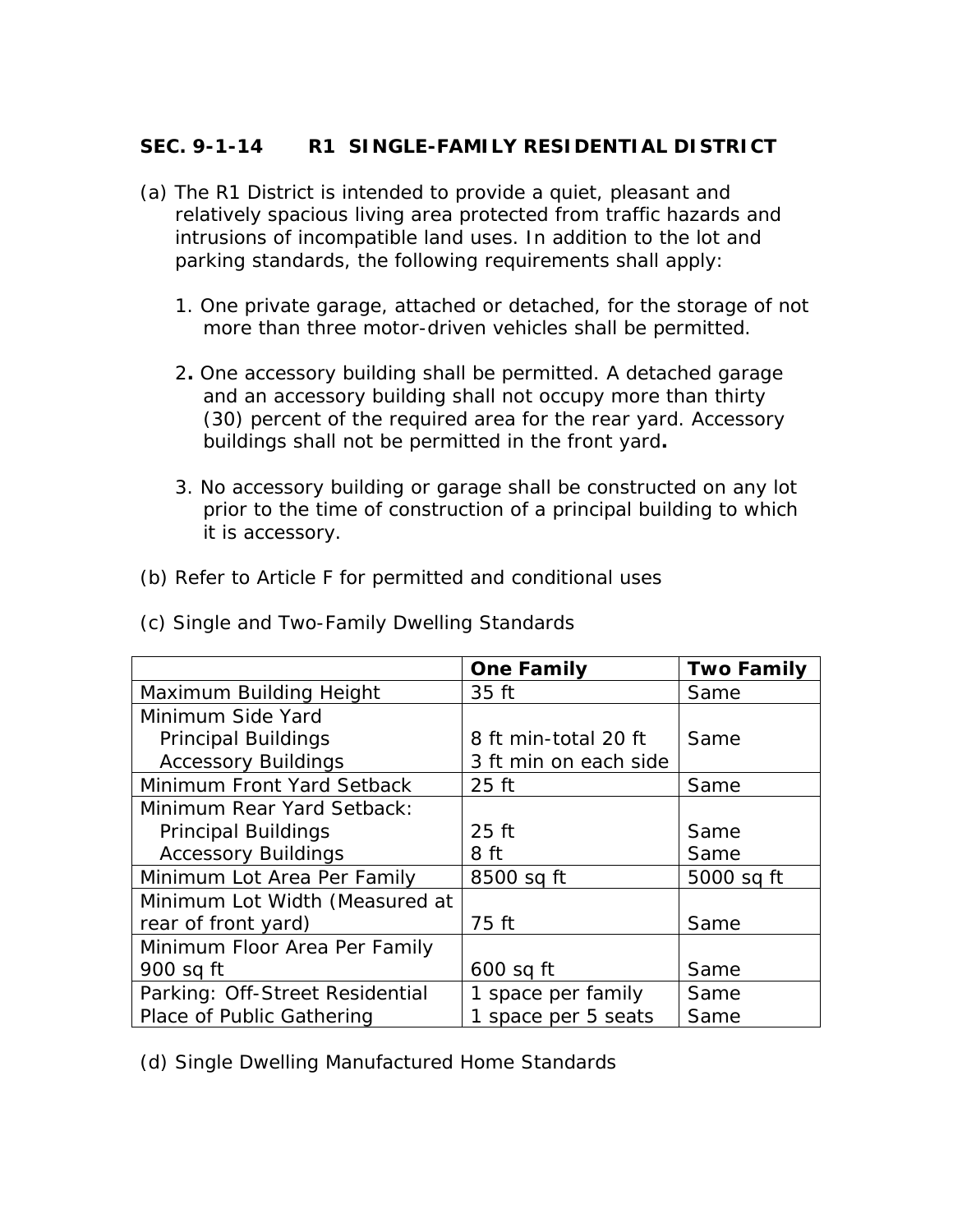All lot and parking standards for single-family dwellings shall apply. In addition to the lot and parking standards, the following requirements shall apply:

- 1. The home shall be a double wide of at least twenty-four (24) feet in width having a minimum floor area of 900 square feet.
- 2. Have a non-metallic, wood shake, asphalt or fiberglass shingle roof with a minimum slope of 3:12.
- 3. Have a minimum six (6) inch eave attached to the entire perimeter of the roof.
- 4. Have exterior wall coverings consisting of any of the following materials or combinations thereof:
	- a. Aluminum, steel or vinyl siding;
	- b. Wood or simulated wood; or
	- c. Brick or stone.
- 5. Have a permanent foundation meeting the requirements of the state uniform dwelling code and approved by the building inspector, which surrounds the entire perimeter of the structure and completely encloses the space between the siding and the finished grade.
- 6. Are permanently affixed to the foundation. Manufactured homes must have the running gear and towing hitch removed and have an anchoring system that is totally concealed under the structure.
- 7. Are constructed and installed pursuant to a building permit and subject to all required inspections to insure that the foundation and all on-site work is constructed to minimum standards and that a manufactured home is assembled on-site to assure that it is in compliance with standards regulating the anchoring of the structure to its foundation and other building requirements.
- 8. Comply with all other applicable requirements of the zoning district in which the manufactured home is located, such as, but not limited to, lot size and setback requirements.
- 9. An attached accessory structure shall be similar in material and design as that of the manufactured home.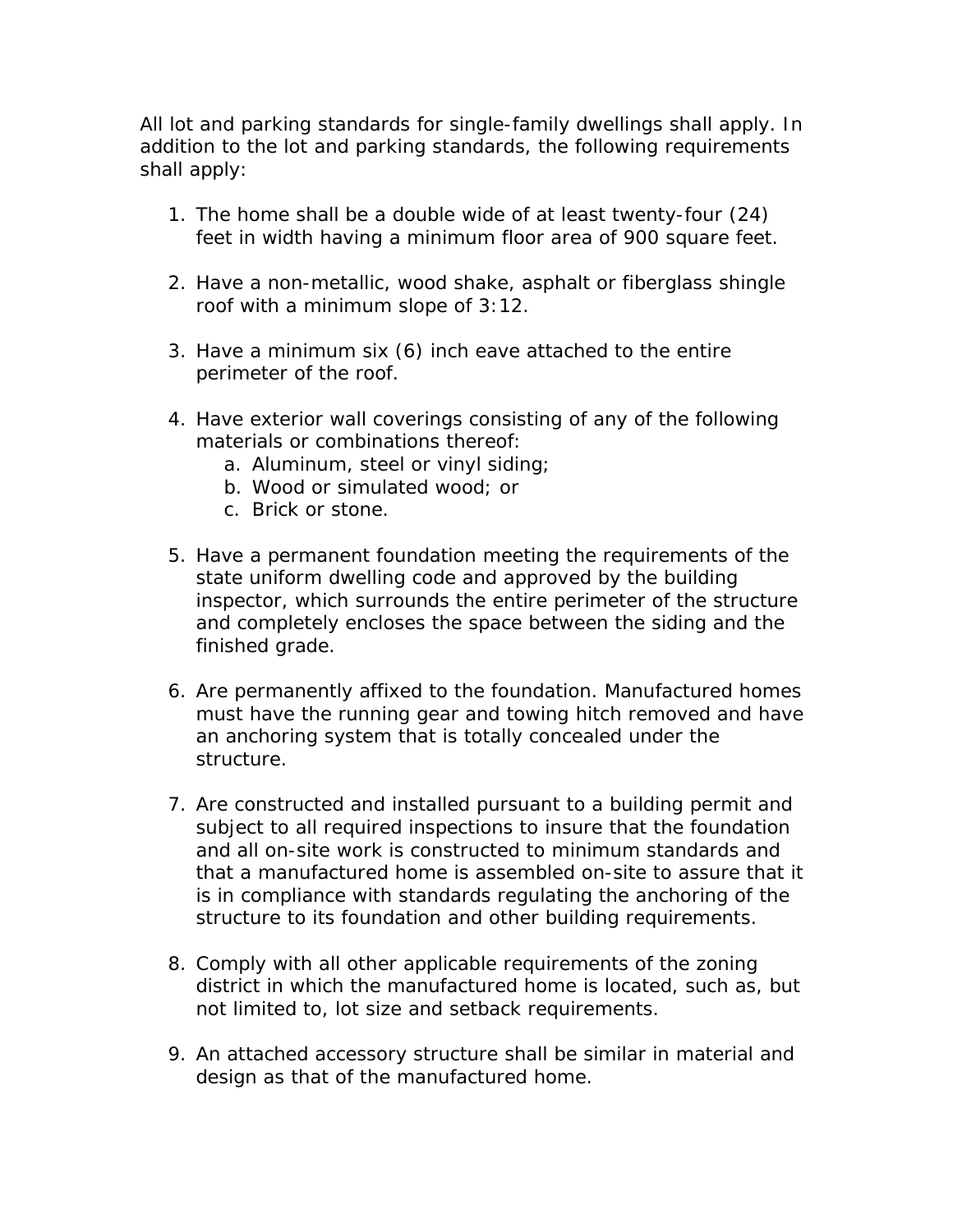#### **SEC. 9-1-15 R2 MULTIPLE FAMILY RESIDENCE DISTRICT**

- (a) The R-2 District is intended to provide a living area that is pleasant, but not as spacious as the R-1 District. In addition to the lot and parking standards, the following requirement shall apply:
	- 1. A minimum of a (1) one car garage per unit, a maximum of a two (2) car garage per unit.
	- 2. One accessory building which shall not occupy more than thirty (30) percent of the required area for the rear yard shall be permitted. Accessory buildings shall not be permitted in the front yard. Any accessory building projected forward of the rear building line of the principal building shall satisfy the same side yard requirements as the principal building.
- (b) Refer to Article F for permitted and conditional uses
- (c) Multiple Family Dwelling Standards

| Maximum Building Height             | 45 ft                |
|-------------------------------------|----------------------|
| Side Yard: Principal Buildings      | 10 ft on each side   |
| Side Yard: Accessory Building       | 8 ft                 |
| <b>Front Yard Setback</b>           | 30 ft                |
| <b>Rear Yard Setback</b>            | $25$ ft              |
| Lot Area Per Family                 | 3500 sq ft           |
| Parking: Off-Street Residential     | 1 per family and 1   |
|                                     | for quests           |
| Parking: Places of Public Gathering | 1 per 5 seats        |
| Minimum Floor Area Per Family       | 800 sq ft for multi- |
|                                     | family (600 sq ft if |
|                                     | one bedroom)         |

### **SEC 9-1-16 C GENERAL COMMERCIAL DISTRICT**

- (a) The C District is intended to provide an area for the business and commercial needs of the community.
- (b) Refer to Article F for permitted and conditional uses
- (c) Commercial Building Standards

| Maximum Building Height |  |
|-------------------------|--|
|-------------------------|--|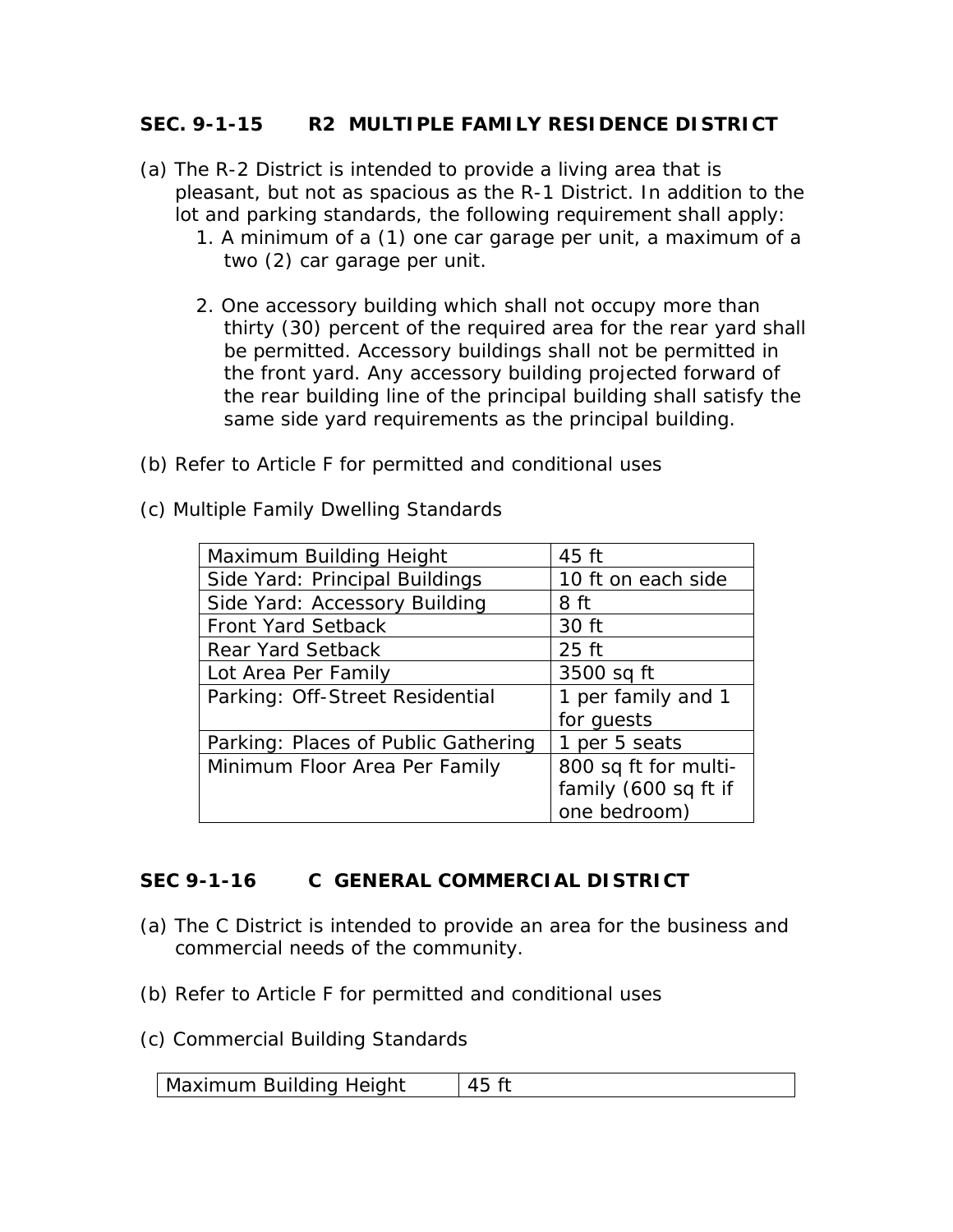| Minimum Side Yard:            | 10 ft on each side                |
|-------------------------------|-----------------------------------|
| <b>Fireproof Construction</b> | <b>None</b>                       |
| Non-Fireproof Construction    | 10 <sub>ft</sub>                  |
| Minimum Front Yard Setback    | <b>None</b>                       |
| Minimum Rear Yard Setback     | $25$ ft                           |
| Minimum Lot Width:            |                                   |
| <b>Fireproof Construction</b> | $25$ ft                           |
| Non-Fireproof Construction    | 45 ft                             |
| <b>Off-Street Parking</b>     | 1 space for every 200 sq ft of    |
|                               | floor area                        |
| <b>Off-Street Parking:</b>    |                                   |
| Places of Public Gathering    | 1 space per 5 seats               |
| Truck Unloading Area          | Sufficient space so that no       |
|                               | streets or alleys need be blocked |

(d) Refer to Article G for site plan requirements

# SEC 9-1-17 | GENERAL INDUSTRIAL DISTRICT

- (a) The I District provides land for all uses which normally include the use of heavy machinery and may require outdoor storage area for raw materials and/or finished products, provided such storage is enclosed by a suitable screening fence. Residential, commercial and public uses are prohibited except that a dwelling unit may be provided for a caretaker or superintendent if the industrial use requires constant supervision.
- (b) Refer to Article F for permitted and conditional uses
- (c) Industrial Building Standards

| Maximum Building Height        | 45 ft                               |
|--------------------------------|-------------------------------------|
| Minimum Side Yard:             |                                     |
| <b>Principal Buildings</b>     | 30 ft on each side                  |
| <b>Accessory Buildings</b>     | 8 ft on each side                   |
| Minimum Front Yard Setback     | $25$ ft                             |
| Minimum Rear Yard Setback      | $25$ ft                             |
| Minimum Lot Width (Measured at |                                     |
| rear of front yard)            | 100 ft                              |
| <b>Truck Unloading Area</b>    | Sufficient space so that no streets |
|                                | or alleys need be blocked           |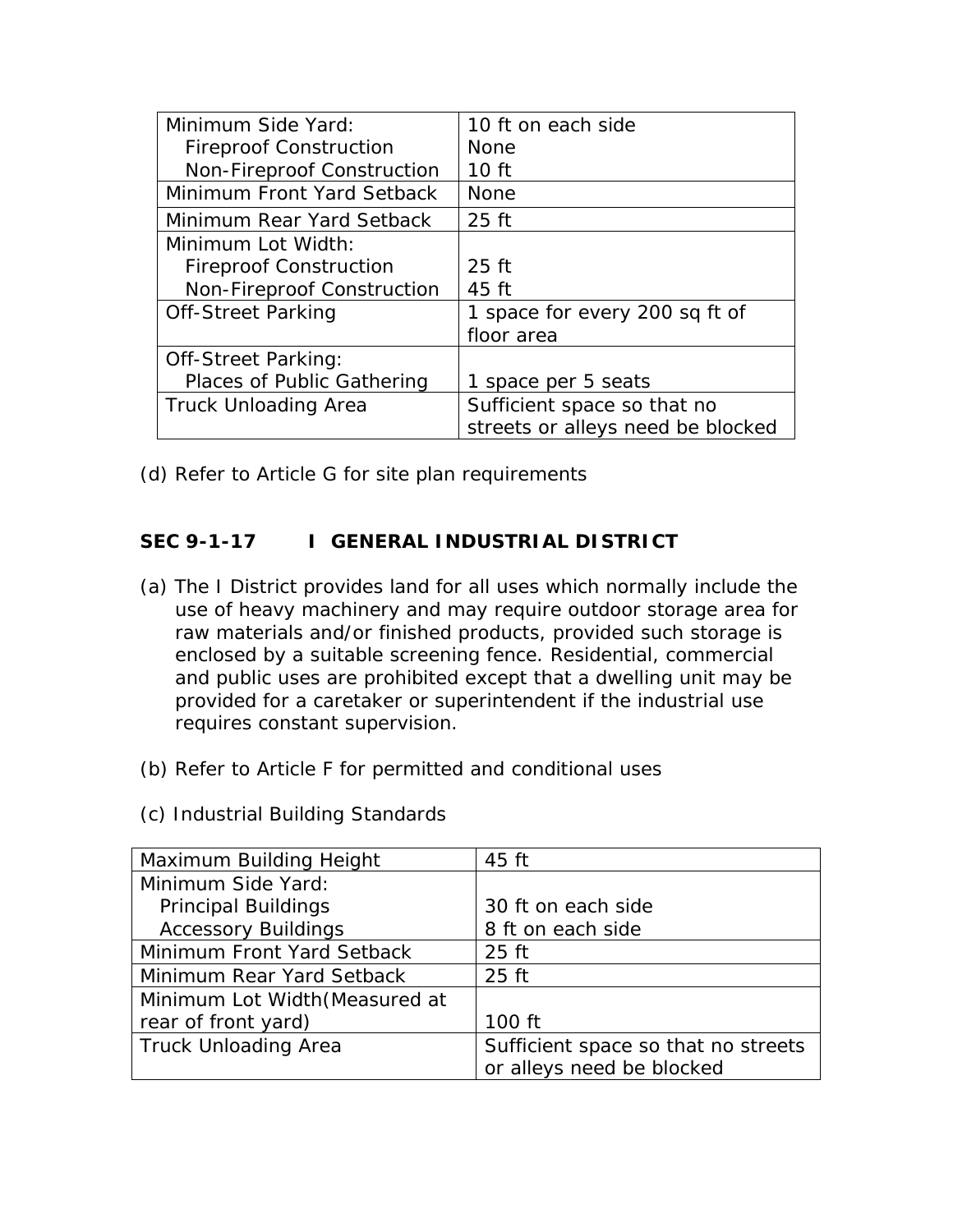(d) Refer to Article G for site plan requirements

# **SEC 9-1-18 A AGRICULTURAL DISTRICT**

- (a) The A District provides exclusively for agricultural uses. The intent is to help conserve good farming area and prevent uncontrolled, uneconomical spread of residential development which results in excessive costs to the community for premature provisions of essential public improvements and services (such as sewer and water lines).
- (b) Refer to Article F for permitted and conditional uses
- (c) It shall be unlawful to keep any farm animal within this District. Any landowner who is keeping any farm animal as of February 12, 1997, shall be allowed to continue this use, and this use shall be a permitted non-conforming use provided that the buildings in which the farm animals are kept shall be at least 100 feet from the nearest residential or commercial district. If the non-conforming use is discontinued for a period of twelve (12) months, any future use of the building and premises shall conform to this Ordinance.

| Maximum Building Height     | 35 ft residential structures. (no |  |
|-----------------------------|-----------------------------------|--|
|                             | maximum on other structures)      |  |
| Minimum Side Yard           | 8 ft on each side                 |  |
| Minimum Front Yard Setback  | $25$ ft                           |  |
| Minimum Rear Yard Setback   | $25$ ft                           |  |
| Minimum Lot Area per Family |                                   |  |
| (residential)               | 5 acres                           |  |

(d) Agricultural Building Standards

(e) Refer to Article G for site plan requirements

### **SEC 9-1-19 G INSTITUTIONAL DISTRICT**

- (a) The G District is intended to eliminate the ambiguity of maintaining, in unrelated use districts, areas which are under public or public-related ownership and where the use for public purpose is anticipated to be permanent.
- (b) Refer to Article F for permitted and conditional uses